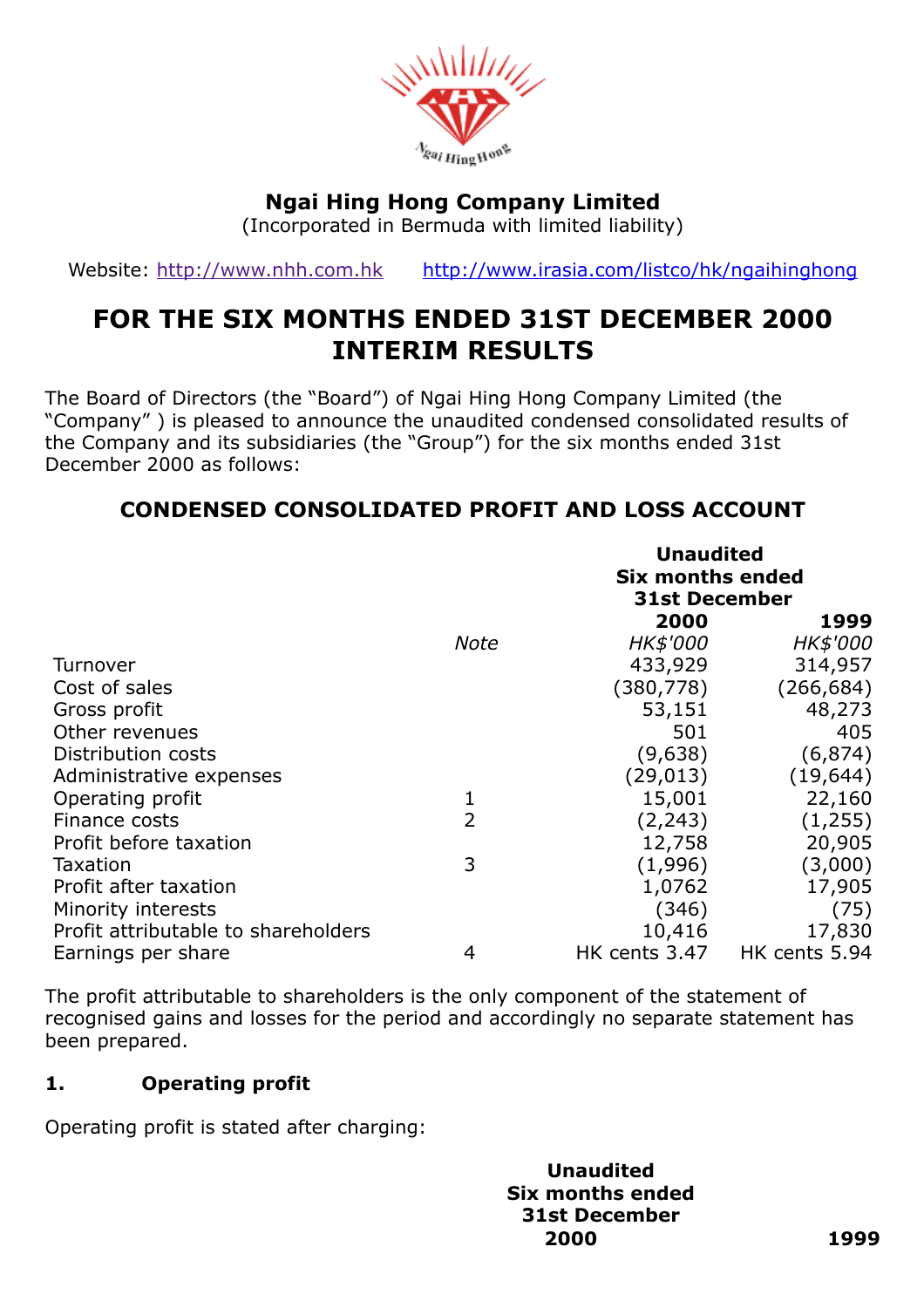|                     | <b>HK\$'000</b> | <i>HK\$'000</i> |
|---------------------|-----------------|-----------------|
| Depreciation:       |                 |                 |
| Owned fixed assets  | 5,373           | 5,321           |
| Leased fixed assets | 1,686           | 1,686           |

#### 2. Finance costs

|                                                                      | <b>Unaudited</b><br><b>Six months ended</b><br><b>31st December</b> |          |  |
|----------------------------------------------------------------------|---------------------------------------------------------------------|----------|--|
|                                                                      | 2000                                                                | 1999     |  |
|                                                                      | HK\$'000                                                            | HK\$'000 |  |
| Interest on bank borrowings<br>Interest element of finance<br>leases | 2,029                                                               | 912      |  |
|                                                                      | 214                                                                 | 343      |  |
|                                                                      | 2,243                                                               | 1,255    |  |

#### 3. Taxation

(a) Hong Kong profits tax has been provided at the rate of 16% (1999: 16%) on the estimated assessable profit for the period. The Group's subsidiaries operating in the People's Republic of China ("PRC") have no assessable income and accordingly no provision for PRC taxation has been made in the accounts.

(b) Deferred taxation is provided for in respect of the accelerated depreciation allowances. There is no material potential deferred taxation not provided for in the accounts.

# 4. Earnings per share

The calculation of basic earnings per share is based on the Group's profit attributable to shareholders of HK\$10,416,000 (1999: HK\$17,830,000) and 300,000,000 (1999: 300,000,000) ordinary shares in issue during the period. Diluted earnings per share for the periods is not disclosed as there were no dilutive potential ordinary shares.

# BUSINESS REVIEW AND PROSPECTS

For the six months ended 31st December 2000, the Group recorded a turnover of HK\$433,929,000 (1999: HK\$314,957,000) and profit attributable to shareholders of HK\$10,416,000 (1999: HK\$17,830,000). Earnings per share for the period amounted to 3.47 HK cents (1999: 5.94 HK cents).

The trading of plastic materials recorded 8.6% growth in sales volume and 28.6% growth in sales value over the corresponding period in the previous year. The Group also recorded a satisfactory performance in the manufacturing business. In particular, turnover of its operations in the eastern part of the PRC is more than double compared with the corresponding period of last year. The customer base was also expanded which contributed to the increase in turnover. Thanks to the continuing and dedicated efforts made by the sales team.

However, Hong Kong's export industry has suffered from the slowdown of the US economy since the fourth quarter of 2000, which inevitably led to the decrease in selling price of plastic resins and the gross profit margins of trading of plastic materials dampened accordingly. The gross profit margins of manufacturing operation also